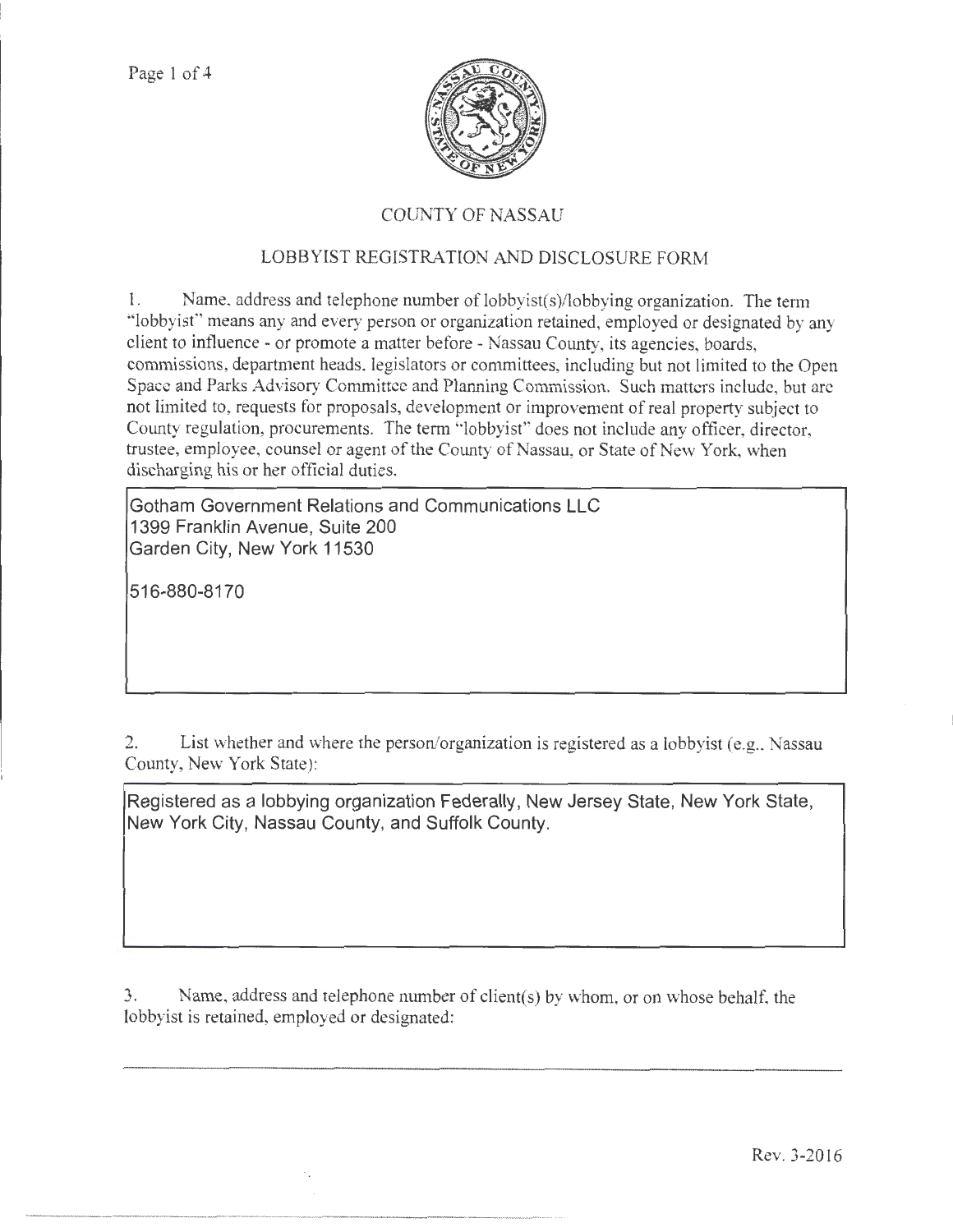Page 2 of 4

1. Nassau County Museum of Art Phone: 516-484-9338; Address: 1 Museum Drive, Roslyn NY 11576 2. OptoTraftic Phone: 301-459-2603 ; Address: 9418 Annapolis Road, Lanham MD 20706 3. School of Language and Communication Development Phone: 516-609-2000 ; Address: 100 Glen Cove Ave, Glen Cove NY 11542 4. TaxiFieet Management Phone: 718-779-5000; Address: 54-11 Queens Blvd, Woodside NY 11377 5. 212 Third Street Associates Phone: 917-940-1077 ; Address: 900 South Oyster Bay Road, Hicksville NY 11801 6. Digitech Computer Inc. Phone: 914-741-1919; Address: 480 Bedford Rd #600 2nd Floor, Chappaqua NY 10514

4. Describe lobbying activity conducted, or to be conducted, in Nassau County, and identify client(s) for each activity listed. See page 4 for a complete description of lobbying activities.

General Relationship building- Nassau County Museum of Art, OptoTraftic, School of Language and Communication Development, TaxiFieet Management, 212 Third Street Associates, Digitech Computers, Pop.Earth

ProcuremenUFunding- Nassau County Museum of Art, Digitech Computers, Pop.Earth

Expediting Projects/Contract Negotiations- OptoTraftic, School of Language and Communication Development, TaxiFieet Management, 212 Third Street Associates, Pop.Earth, Digitech Computers

5. The name of persons, organizations or governmental entities before whom the lobbyist expects to lobby:

Nassau County Legislators Nassau County Executive Nassau County Chief Deputy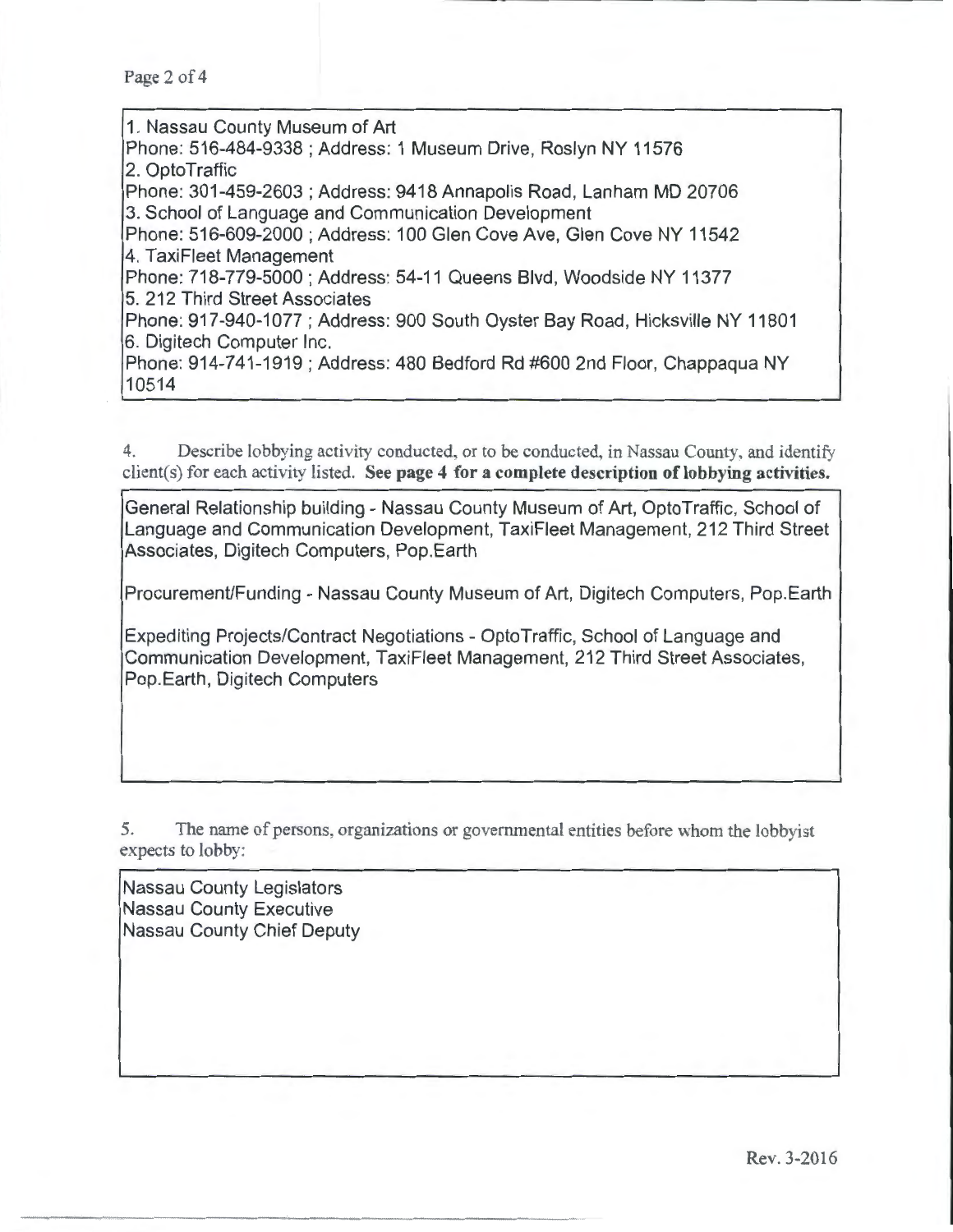6. If such lobbyist is retained or employed pursuant to a written agreement of retainer or employment, you must attach a copy of such document; and if agreement of retainer or employment is oral, attach a written statement of the substance thereof. If the written agreement of retainer or employment does not contain a signed authorization from the client by whom you have been authorized to lobby, separately attach such a written authorization from the client.

7. Within the previous year, has the lobbyist/lobbying organization or any of its corporate officers provided campaign contributions pursuant to the New York State Election Law to the campaign committees of any of the following Nassau County elected officials or to the campaign committees of any candidates tor any of the following Nassau County elected offices: the County Executive, the County Clerk, the Comptroller, the District Attorney, or any County Legislator? If yes, to what campaign committee? If none, you must so state:

**No campaign contributions were offered in the previous year.** 

I understand that copies of this form will be sent to the Nassau County Department of Information Technology ("IT") to be posted on the County's website.

I also understand that upon termination of retainer, employment or designation I must give written notice to the County Attorney within thirty (30) days of termination.

VERIFICATION: The undersigned affirms and so swears that he/she has read and understood the foregoing statements and they are, to his/her knowledge, true and accurate.

The undersigned further certifies and affirms that the contribution(s) to the campaign committees listed above were made freely and without duress, threat or any promise of a governmental benefit or in exchange for any benefit or remuneration.

Dated:  $5/1/2017$  Signed:

Shad the

Print Name:

Title:

**Bradley Gerstman Partner**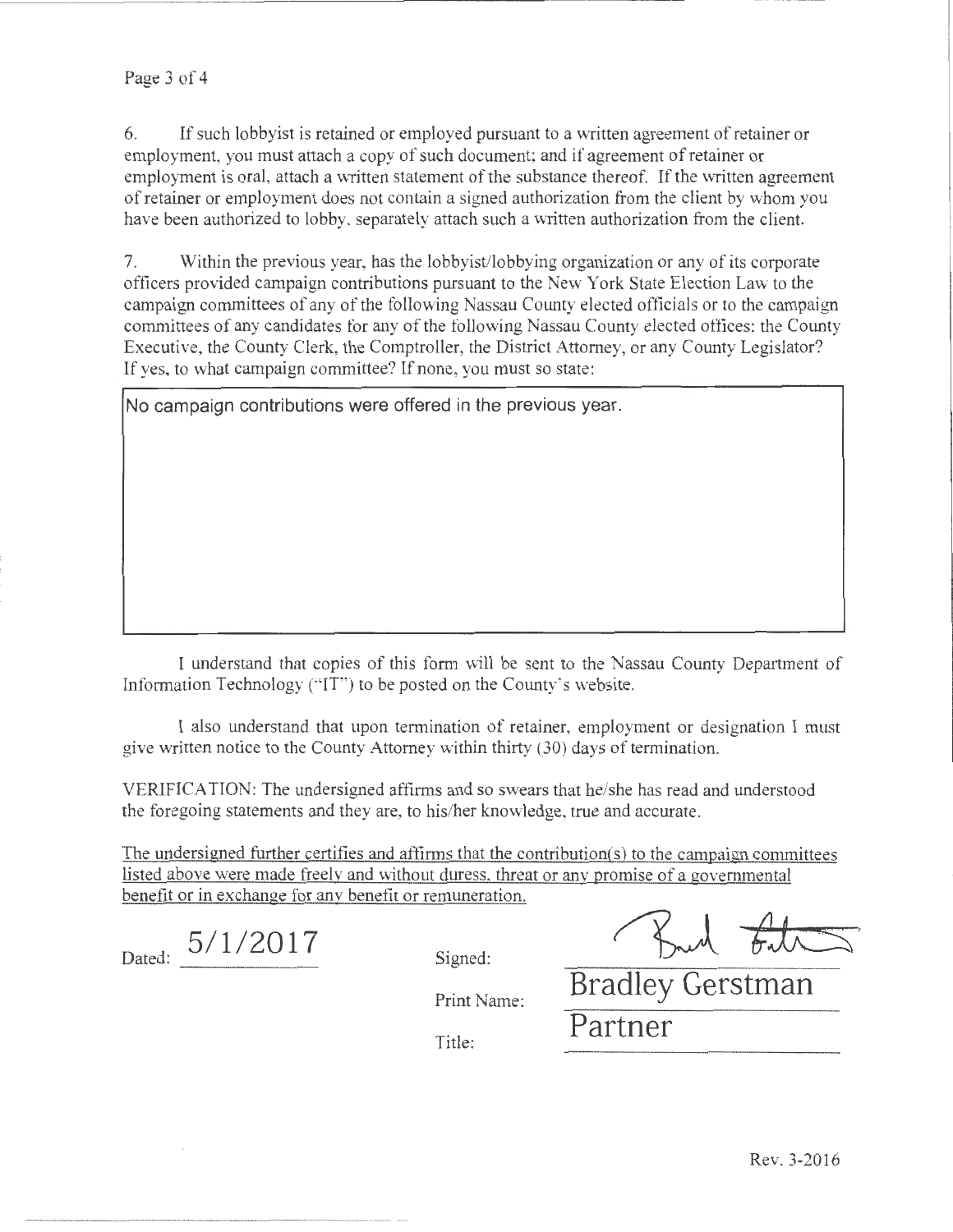

May 1, 2017

## Re: Additional Nassau County Client Registrations

7. Pop.Earth Corporation Phone: 516-650-6121 Address: 401 Park Avenue South, 10<sup>th</sup> Fl, New York NY 10016

1399 Franklin Avenue, Suite 200 Garden City, NY 11530 P: 516.880.8170 • F: 516.880.8171

2 Wall Street, Suite 302 - New York, N.Y. 10005 P: 212.227.7070